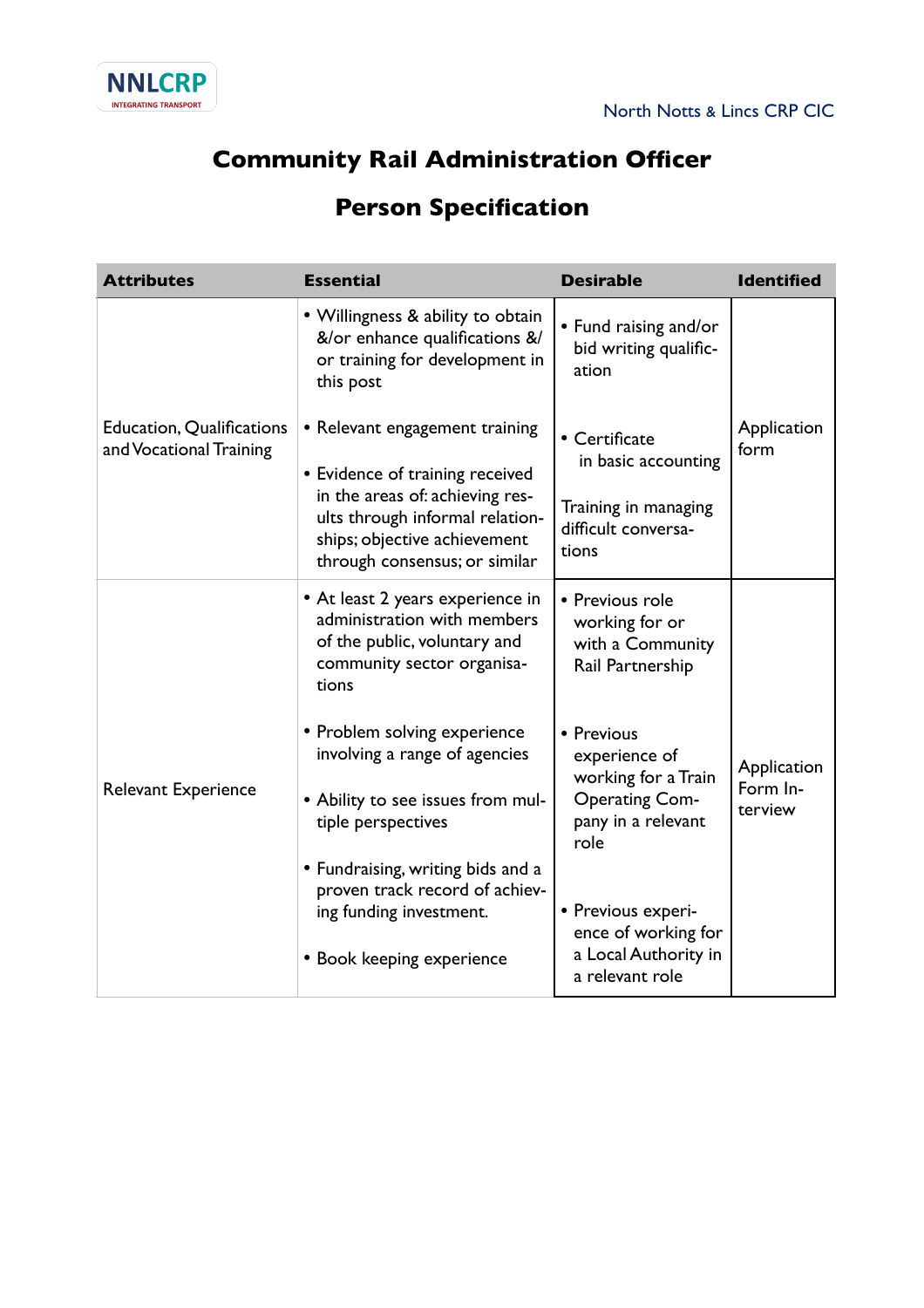

|                      | • Good understanding of com-<br>munity dynamics                                             |                                                                                                      |                         |
|----------------------|---------------------------------------------------------------------------------------------|------------------------------------------------------------------------------------------------------|-------------------------|
| Knowledge and Skills | • Excellent communication<br>skills - to relate to a variety<br>of people and organisations | • Understanding of<br>how Train<br><b>Operating Com-</b>                                             |                         |
|                      | • Ability to identify, analyse,<br>weigh and prioritise options<br>correctly.               | panies are struc-<br>tured and work<br>Understanding of<br>how Local Author-<br>ities are structured | Application<br>Form In- |
|                      | • Competency in creating and<br>operating spreadsheets, web-<br>sites and social media      | and work                                                                                             | terview                 |
|                      |                                                                                             | • Understanding of<br>how volunteers                                                                 |                         |
|                      | • Ability to manage basic ac-<br>counts and write reports to a<br>good standard of English  | work                                                                                                 |                         |
|                      | • Ability to construct and deliv-<br>er presentations                                       |                                                                                                      |                         |